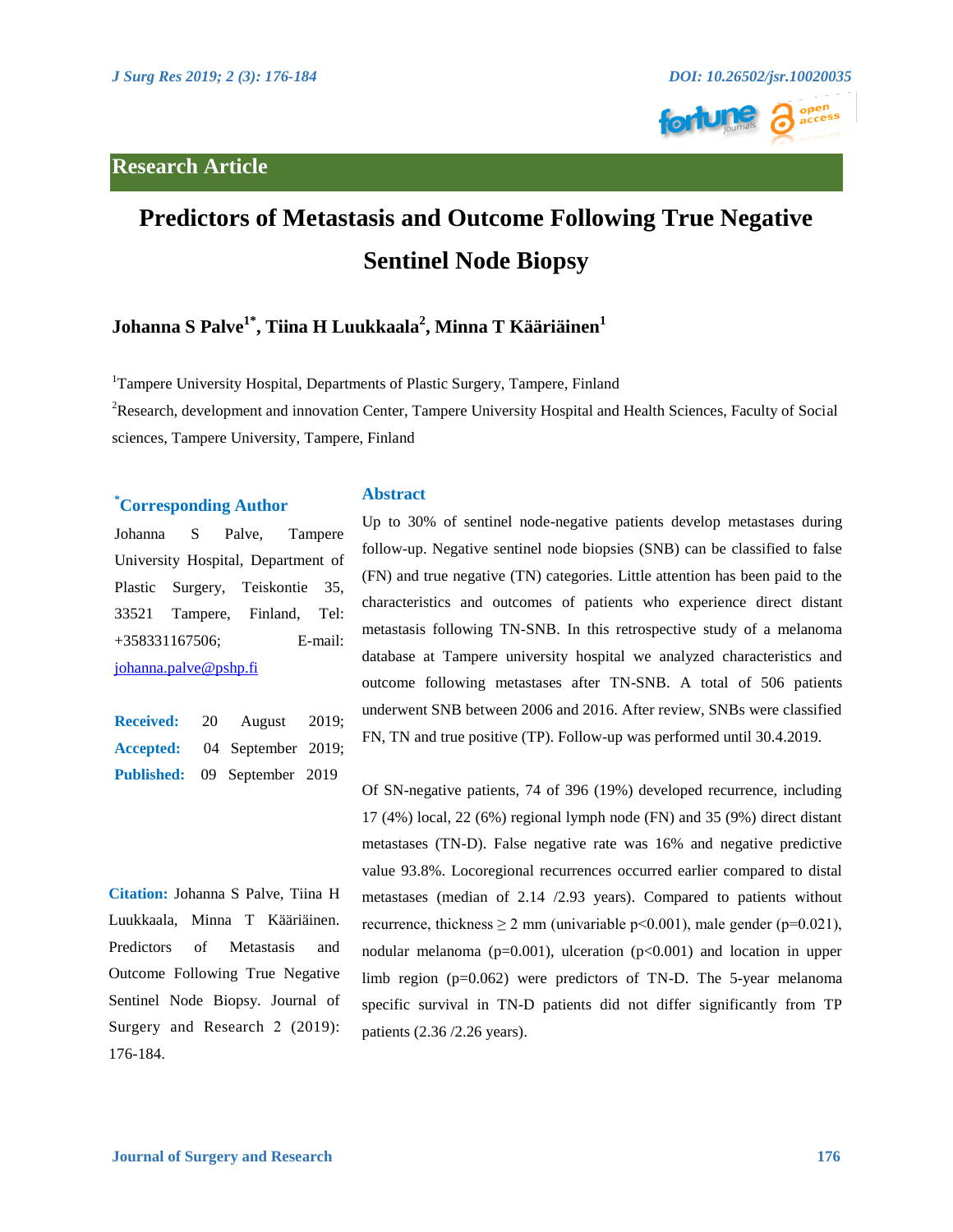TN-D is associated with nodular melanomas in upper limb region, male gender, cervical SNBs and ulcerated tumors with Breslow thickness  $\geq 2$  mm. These patients should be considered at high-risk relapse and mortality. Surveillance imaging to detect distant metastases is mandatory regardless of SNB status. In future, inclusion criteria for therapy trials for high-risk SNB-negative patients might also be worth considering.

**Keywords:** Melanoma; Sentinel node- negative; False negative; Recurrence; Metastasis

#### **1. Introduction**

The standard treatment of melanoma is wide local excision of primary tumor and sentinel node biopsy (SNB) for staging purposes [1]. The utility of SNB correlates with depth of invasion of the primary tumor, and is a routine management in patients with melanoma thicker than 1 mm and may be considered for thin lesions with high-risk characteristics (e.g. ulceration) [2]. SN status together with Breslow thickness and ulceration have been verified as the most important prognostic factors in melanoma [3]. However, the value of SNB as a prognostic marker may be reduced by the existence of false negative results or distant recurrence after negative SNB. The probability of developing distant or local recurrence following a negative SNB during follow-up ranges from 4% to 29% [4]. Negative SNBs can be classified to false negative (FN) and true negative (TN) categories. A FN-SNB has been defined as a recurrence of melanoma in the previously biopsied lymph node basin [4]. False negative results have been reported in 2.0-18.4% of patients [5]. Possible etiologies of FN-SNB include poor radiographic localization of SN, failed pathologic evaluation and failure of surgical technique to identify the SN [4]. The presence of multiple SN basins and regions of the body where lymphatic drainage is known to be complex (head/neck) has the potential to contribute to an increased risk of recurrence after negative SNB [4].

True negative SNB (TN-SNB) is defined as negative SNB without regional recurrence in the previously sampled node basin [6]. It has been suggested that melanoma which recurs after negative SNB may exhibit different tumor biology. The development of distant metastases despite negative SNB may be due to local regression of primary melanoma lesions, immunologic clearance of the melanoma in the regional lymph node basin, direct hematogenous spread of the disease or the presence of melanoma leading to obstruction of lymphatic drainage [4]. The prior research has primarily attempted to identify clinical factors associated with the occurrence of FN-SNB and the impact of FN-SNB on survival outcome [4, 6, 7, 8]. Patients with FN-SNB have had a worse prognosis than patients with positive SNB [5]. However, little attention has been paid to the characteristics and outcomes of patients who experience direct distant metastasis of melanoma following TN-SNB. The purpose of this study was to identify clinicopathologic characteristics and outcome associated with patients with metastases after TN-SNB.

#### **2. Materials and Methods**

In this retrospective study, we included 506 patients who underwent successful SNB for cutaneous melanoma at the Tampere university hospital (Finland) between 2006 and 2016. Permission to access the clinical records of the melanoma patients for the study was obtained from the scientific center of Tampere University Hospital. Retrospective review of records was performed to determine following information: age, gender, primary tumor site (head/neck, trunk, upper limb, lower limb), tumor characteristics (Breslow, ulceration, subtype (superficial spreading melanoma, (SSM), nodular melanoma (NM), lentigo maligna melanoma (LMM) and other (including acral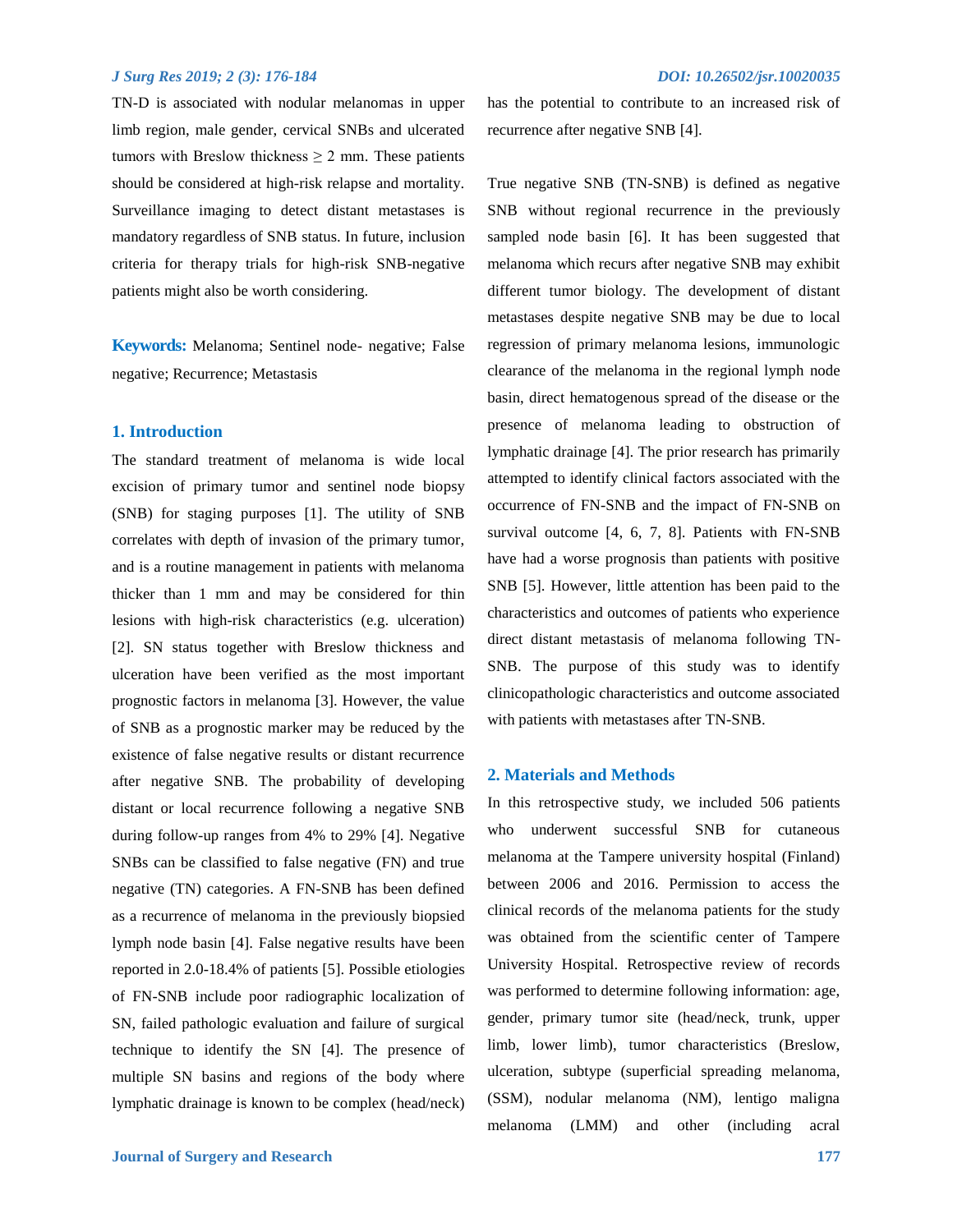melanoma)) and time of diagnosis. Clinical outcomes regarding SN included the lymph node basins (cervical, axillary, inguinal, other), number of SNs removed and results of the SNB. TP-SNB was defined as any positive SNB. Negative SNBs were divided to false negative (FN), true negative (TN) with distant metastasis (TN-D), TN without recurrence (TN-NoR) and negative SNB with local recurrence (LR). FN was defined as recurrence of melanoma in the previously biopsied lymph node basin. Time of the recurrence was recorded as well as time of death and reason for death (melanoma, other).

Our technique for SNB is described here briefly. All consecutive patients with a Breslow lesion >1 mm or 0.75-1 mm with ulceration and/or mitotic activity  $>1/\text{mm}^2$  were considered for lymphatic mapping and SNB. A preoperative lymphoscintigraphy was performed for all patients using 99mTc labeled human albumin colloid injected intra-dermally before the operation. Patent blue was injected intra-dermally 10 minutes before incision (until October 2013, after which it was not used). Starting in October 2013, singlephoton emission computerized tomography/computed tomography (SPECT/CT) was performed for all melanoma patients preoperatively. Intraoperative identification of the SN was done with a handheld gamma probe. Radioactive nodes that had count >10% of the most radioactive node were also considered as SNs. Histopathologic analysis of SN consisted of sectioning and staining with hematoxylin and eosin. Starting in March 2012, the immunohistochemical markers S-100, Melan-A and HMB-4 were used routinely.

#### **2.1 Statistical analysis**

False negative rate (FNR) was calculated as the ratio between the false negatives and the total of false negative and true positives. Negative predictive value

(NPV) was calculated as [Number of true negatives/(number of false negatives +number of true negatives)]. Predictive factors for SN were calculated by univariable using Mann-Whitney test, Pearson chisquare test or Fisher's exact test, and by multivariable performing logistic regression analysis. Disease-free survival (DFS) was defined as the time between the time of diagnosis and detected recurrence. Survival was calculated from the time of diagnosis to death, either from melanoma (melanoma-specific survival, MSS) or other causes (overall survival, OS). Time-to-event analyses were performed using Cox proportional hazard regression analysis. A p-value of <0.005 was considered significant. All analyses were performed using IBM SPSS Statistics for Windows, version 25.0 software (IBM Corp., Armonk, NY).

#### **3. Results**

#### **3.1 Overall demographics**

From 2006 to 2016, 506 patients (274 (54%) men and 232 (46%) women) underwent SNB. Follow-up was performed until 30.4.2019. The median age of patients was 68 (range 21-90) years in men and 70 (range 36-90) years in women. The median Breslow thickness was 2.0 (IQR 1.2-4.0) mm in men and 1.8 (IQR 1.1-3.0) mm in women. The most common (66%, 334/506) histologic subtype was superficial spreading melanoma (SSM), followed by nodular melanoma (NM) (20%, 102/506), lentigo maligna melanoma (LMM) (8%, 42/506) and other (including acral melanoma) (6%, 28/506). The most common location of melanoma was trunk (182/506, 36%), followed by lower limb (116/506, 23%), upper limb (110/506, 22%) and head/neck area (98/506, 19%). Of 506 melanomas, 200 (40%) were ulcerated. One hundred and ten of 506 patients (22%) had nodal metastasis in SNB and were considered TPs. A total of 396 patients out of 506 (78%) did not have metastasis in SNB and were considered SN-negatives.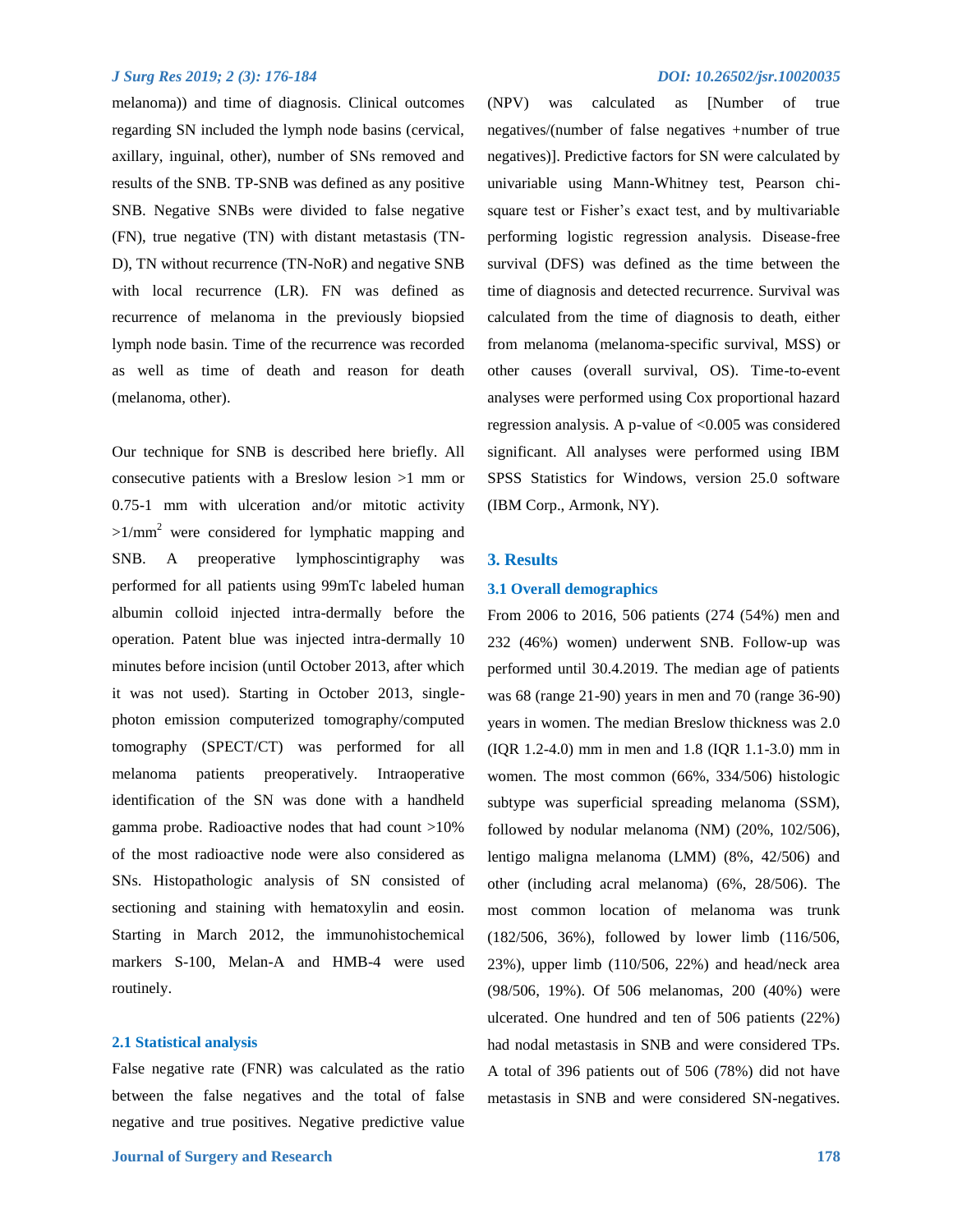False negative rate was 16% and negative predictive value 93.8%.

#### **3.2 Recurrence patterns**

The majority (322/396, 81%) of SN-negative patients did not have recurrence during the study period. A total of 74 out of 396 (19%) SN-negative patients developed recurrence, including 17 (4.3%) local (LR), 22 (5.5%) regional lymph node (FN) and 35 (8.8%) direct distant metastases (TN-D) (Table 1). Of SN-positive patients, 55 of 110 (50%) patients developed metastases, including 39 (71%) distant and 16 (29%) locoregional metastases. In SNB-negative patients locoregional recurrences occurred earlier with DFS median of 2.14 years (IQR 1.09-3.50, range 0.3-4.8) compared to 2.93 (IQR 1.15-4.49, range 0.3-7.4) for distal metastases. The median DFS in TPs was 1.44 (IQR 0.82-3.08, range 0.1-4.9).

#### **3.3 TN-D compared with TN-NoR and TP groups**

We compared the characteristics of the TN-D patients to those of the TN-NoR and TP groups (Table 1). Compared with TN-NoR, TN-D patients were older (univariable p=0.004, multivariable OR 1.02 (0.99- 1.05)), more male predominant p=0.021, OR 1.87 (0.79- 4.49)) with Breslow thickness thicker than 2mm (p<0.001, OR 4.11 (1.55-10.9) and ulcerated (p<0.001, OR 1.73 (0.77-3.93). Nodular melanomas were more common in TN-D group (p=0.001, OR 1.97 (0.78-4.95). Upper limb region (OR 1.67 (0.55-5.09) melanomas were more common in TN-D group compared to TN-NoR group. In contrast, relative to TP, TN-D patients were also more male predominant (p=0.302, OR 1.77) (0.63-4.97) but did not have significantly increased Breslow thickness (p=0.580, OR 1.06 (0.33-3.41)) and were less commonly ulcerated (p=0.231, OR 0.37 (0.14-0.99)). Sentinel lymph node basin was more commonly in head/neck region in TN-Ds compared to both TN-NoR and TP (28% compared to 7% and 11%

respectively). Number of sentinel nodes removed did not differ significantly between TN-D, TN-NoR and TP groups (with median of 2.6 (range 1-6), 2.0 (1-12), 2.75 (range 0-8) respectively).

#### **3.4 Survival analysis**

The 5-year MSS for the entire cohort (n=506) was 5.23 (IQR 3.40-8.42, range 0.4-13.3) years and 78.7%. The 5-year MSS was similar between the TN-D and the TP group (2.36 years (IQR 1.49-3.29, range 0-5.0) compared to 2.26 years (IQR 1.49-3.29, range 0-5.0), age-adjusted HR 1.54 (95% CI 0.84-2.81). The TN-NoR group had significantly better MSS compared with both the TP and the TN-D groups with 5-year MSS of 5.00 (IQR 3.28-5.00, range 0.4-5.0).

#### **4. Discussion**

Our study demonstrates that direct distant metastases after negative SNB are associated with an ulcerated tumor with Breslow thickness  $\geq 2$  mm, more commonly upper limb primary tumor site, cervical SNB location, higher number of nodular melanomas and male gender. Consistent with previous publications [4, 5, 9, 10] on SNB-negative patients (including FN patients), our study revealed increasing Breslow thickness and ulceration to be predictors for distant recurrence. Of SN-negative patients with direct distant metastases, 80% of patients had Breslow thickness  $\geq 2$  mm, which has been significantly associated with relapse in melanomas in general [2]. Over half of TN-D melanomas were ulcerated compared to melanomas without recurrence, of which 26% were ulcerated. According to studies, the presence of ulceration seems to be strongly associated with hematogenous dissemination of metastasis (2), which may also explain direct distant metastases in our cases.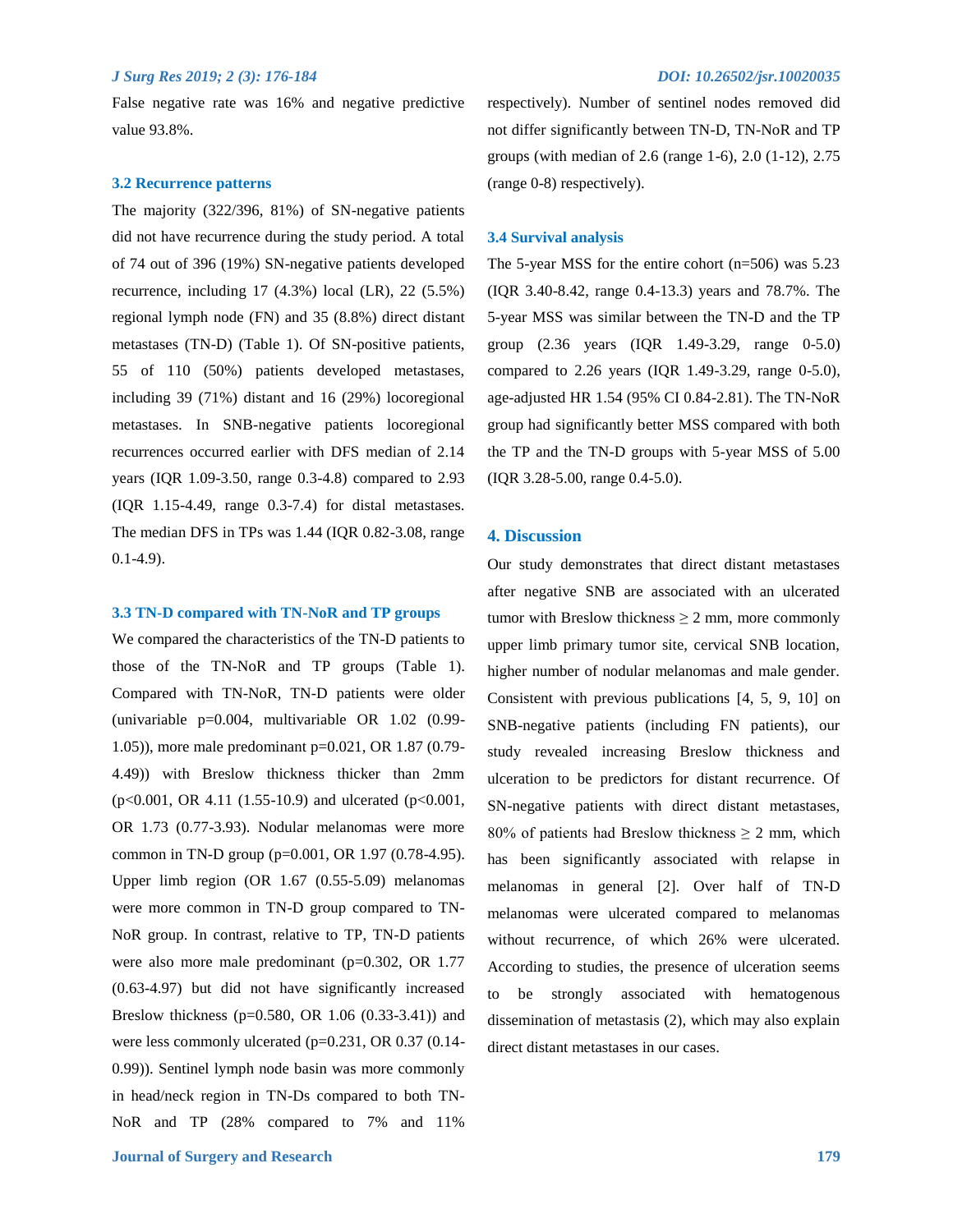|                              | Local          | <b>Regional</b> | <b>Distant</b> | N <sub>0</sub> | <b>Positive</b> | TN-D vs. TN-NoR<br>$(n=357)$ |                      |                     | TN-D vs. TP<br>$(n=145)$ |                      |                     |  |
|------------------------------|----------------|-----------------|----------------|----------------|-----------------|------------------------------|----------------------|---------------------|--------------------------|----------------------|---------------------|--|
|                              | (LR)           | (FN)            | $(TN-D)$       | recurrence     | SNB (TP)        |                              |                      |                     |                          |                      |                     |  |
|                              | $(N=17)$       | $(N=22)$        | $(N=35)$       | $(TN-NoR)$     | $(N=110)$       | Univariable                  | <b>Multivariable</b> |                     | Univariable              | <b>Multivariable</b> |                     |  |
|                              |                |                 |                | $(N=322)$      |                 | p-value                      | <b>OR</b>            | $(95\% \text{ CI})$ | p-value                  | <b>OR</b>            | $(95\% \text{ CI})$ |  |
|                              |                |                 |                |                |                 |                              |                      |                     |                          |                      |                     |  |
| Age (yrs) (Median (Md) $\pm$ | 69 (49-93)     | 59 $(41-91)$    | $71(48-86)$    | 66 (18-97)     | 68 (21-90)      | 0.004                        | 1.02                 | $(0.99 - 1.05)$     | 0.034                    | 1.04                 | $(0.997 - 1.09)$    |  |
| range)                       |                |                 |                |                |                 |                              |                      |                     |                          |                      |                     |  |
| Sex, $n$ $(\%)$              |                |                 |                |                |                 | 0.021                        | $\blacksquare$       |                     | 0.302                    |                      | $\overline{a}$      |  |
| Men                          | 4(24)          | 13(59)          | 25(71)         | 164(51)        | 68 (62)         | $\mathbb{Z}^2$               | 1.87                 | $(0.79 - 4.49)$     | $\mathbb{Z}^2$           | 1.77                 | $(0.63 - 4.97)$     |  |
| Women                        | 13 (76)        | 9(41)           | 10(29)         | 158 (49)       | 42 (38)         | $\mathbb{Z}^{\mathbb{Z}}$    | 1.00                 | $\sim$              | $\mathbb{Z}^2$           | 1.00                 | $\sim$              |  |
| Ulceration, n (%)            |                |                 |                |                |                 | < 0.001                      | $\sim$               | $\mathbb{Z}^2$      | 0.231                    | $\overline{a}$       | $\mathcal{L}$       |  |
| $\overline{No}$              | 9(53)          | 10(45)          | 15(43)         | 237(74)        | 35(32)          | $\mathbb{L}^2$               | 1.00                 | $\sim$              | $\mathbb{Z}^2$           | 1.00                 | $\sim$              |  |
| Yes                          | 8(47)          | 12(55)          | 20(57)         | 85 (26)        | 75 (68)         | $\omega$                     | 1.73                 | $(0.77 - 3.93)$     | $\omega$                 | 0.37                 | $(0.14 - 0.99)$     |  |
| Tumor thickness (mm), Md     | $3.5(2.5-4.0)$ | $2.7(1.9-5.1)$  | $3.5(2.0-6.5)$ | $1.5(1.1-2.4)$ | $3.0(2.0-5.0)$  | < 0.001                      | $\sim$               | $\overline{a}$      | 0.580                    | $\overline{a}$       |                     |  |
| (IQR)                        |                |                 |                |                |                 |                              |                      |                     |                          |                      |                     |  |
| $Br < 2 mm$ , n $(\% )$      | 1(6)           | 6(27)           | 7(20)          | 206(64)        | 27(24)          | $\sim$                       | 1.00                 | $\sim$              | $\omega$                 | 1.00                 | $\sim$              |  |
| $Br \ge 2$ mm, n $(\% )$     | 16(94)         | 16(73)          | 28 (80)        | 116(36)        | 83 (76)         |                              | 4.11                 | $(1.55-10.9)$       |                          | 1.06                 | $(0.33-3.41)$       |  |
| Subtype, n (%)               |                |                 |                |                |                 | 0.001                        | $\omega$             | $\omega$            | 0.274                    |                      |                     |  |
| <b>SSM</b>                   | 9(53)          | 14(64)          | 16(46)         | 239(74)        | 56(51)          |                              | 1.00                 | $\equiv$            | $\omega$                 | 1.00                 | $\omega$            |  |
| <b>LMM</b>                   | 2(12)          | 3(14)           | 5(14)          | 26(8)          | 6(5)            | $\blacksquare$               | 3.28                 | $(0.89-12.1)$       | $\mathbb{L}^2$           | 6.32                 | $(1.14 - 35.0)$     |  |
| $\rm{NM}$                    | 4(23)          | 3(14)           | 13(37)         | 44(14)         | 38(35)          | $\blacksquare$               | 1.97                 | $(0.78 - 4.95)$     | $\equiv$                 | 1.67                 | $(0.59 - 4.75)$     |  |
| Tumor location, $n$ (%)      |                |                 |                |                |                 | 0.062                        | $\bar{\phantom{a}}$  |                     | 0.002                    | $\overline{a}$       |                     |  |
| Head and neck                | 2(12)          | 3(14)           | 10(29)         | 69(21)         | 14(13)          | $\mathbb{L}^{\mathbb{N}}$    | 1.00                 | $\sim$              | $\omega$                 | 1.00                 | $\sim$              |  |
| Trunk                        | 7(41)          | 5(23)           | 11(31)         | 114 (36)       | 45(41)          | $\blacksquare$               | 1.10                 | $(0.35 - 3.48)$     | $\equiv$                 | 0.38                 | $(0.12 - 1.20)$     |  |
| <b>Upper</b> limb            | 2(12)          | 5(23)           | 10(29)         | 73(23)         | 20(18)          | $\blacksquare$               | 1.67                 | $(0.55 - 5.09)$     | $\omega$                 | 1.13                 | (0.31.4.09)         |  |
| Lower limb                   | 6(35)          | 8(36)           | 5(14)          | 66(20)         | 31(28)          |                              | 0.43                 | $(0.07 - 2.47)$     | $\overline{\phantom{a}}$ | 0.12                 | $(0.02 - 0.67)$     |  |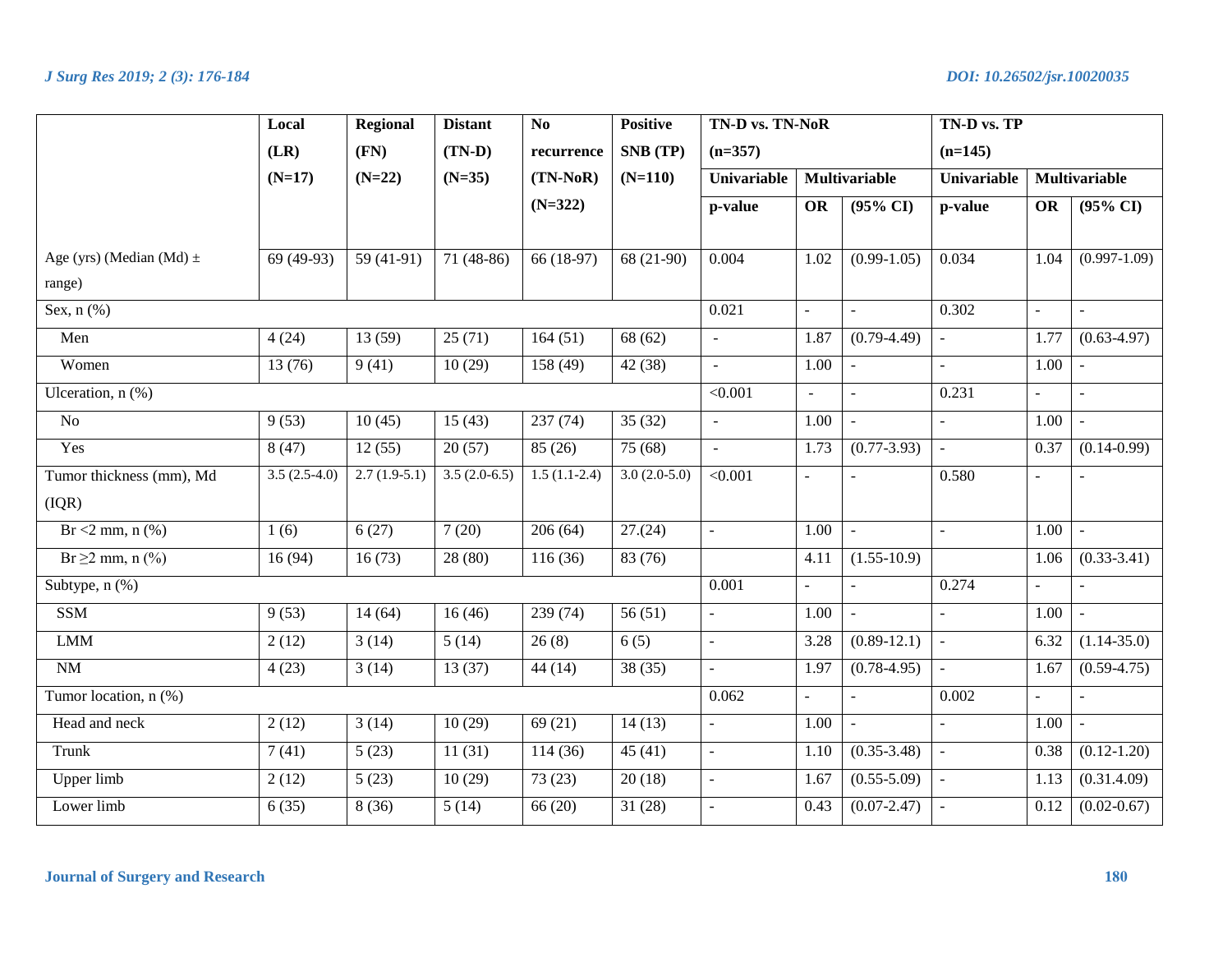| Exitus during follow-up, $n$ $%$ ) |       |       |             |        |        | < 0.001 |  | 0.008 | - |  |
|------------------------------------|-------|-------|-------------|--------|--------|---------|--|-------|---|--|
| of melanoma                        | 3(18) | 1(50) | 21(60)      | 0(0)   | 33(30) |         |  |       |   |  |
| of other reasons                   | 2(12) | (5)   | $\angle(6)$ | 50(16) | 15(14) |         |  |       | - |  |

Univariable analyses were performed using Mann-Whitney test, Pearson chi-square or Fisher's exact test. In multivariable logistic regression analysis, adjusting factors (age, sex, categorized tumor thickness and tumor location) were included simultaneously into the model. Results were shown by odds ratios (OR) with 95% confidence intervals (CI). SSM=superficial spreading melanoma, LMM=lentigo maligna melanoma, NM=nodular melanoma. Local (LR)=local recurrence, Regional (FN)=regional lymph node basin recurrence (false negative cases), Distant (TN-D)=direct distant metastasis after true negative sentinel node biopsy, No Recurrence (TN-NoR)=melanoma cases with no recurrence during follow-up, Positive SNB (TP)=melanoma cases with positive sentinel node biopsy (true positive cases).

**Table 1:** Clinicopathologic characteristics and outcome for patients after sentinel node biopsies (SNB).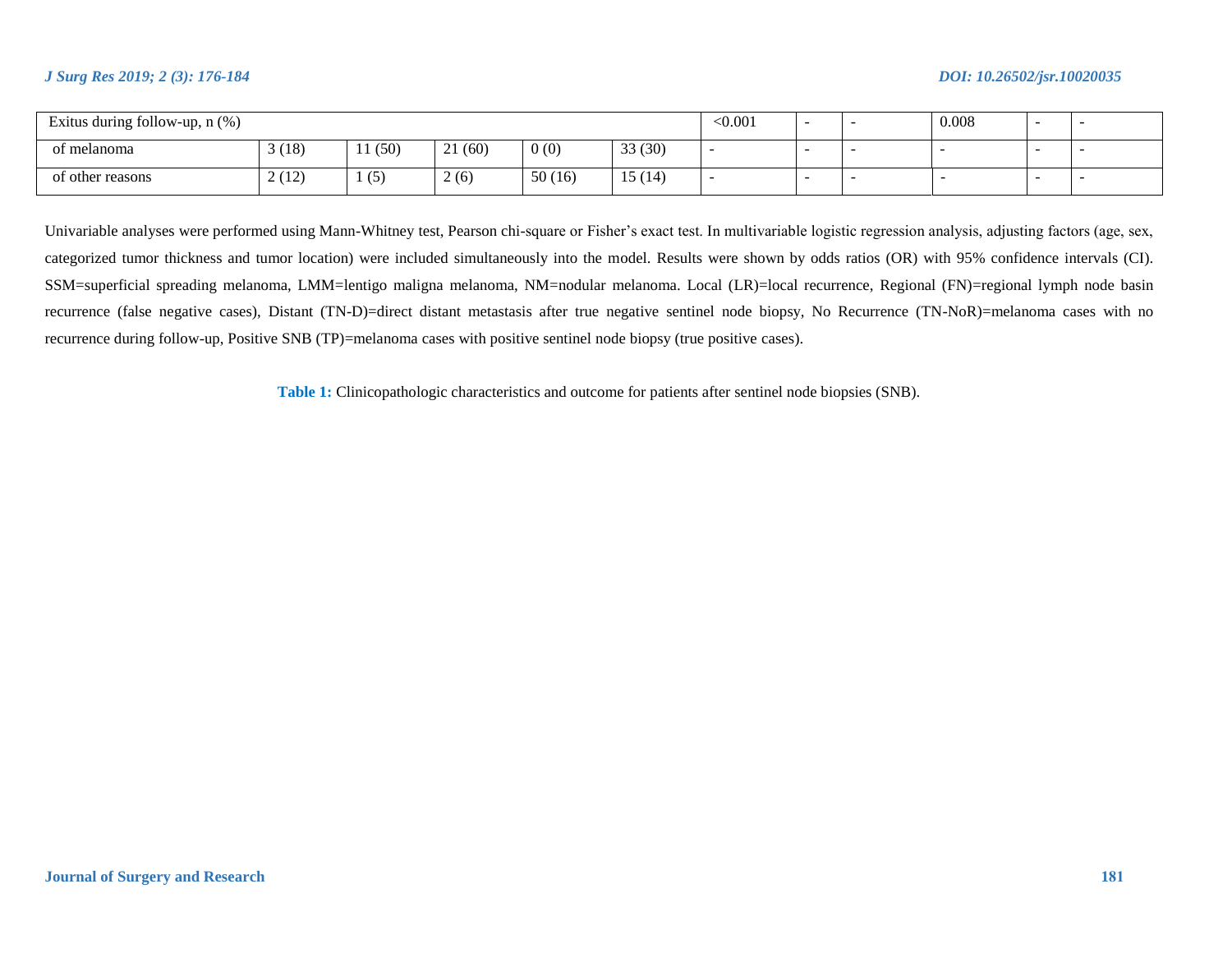In our study, the location of melanoma in head/neck region was not statistically associated with distant recurrences after true negative SNB in multivariate analysis, which has been found in previous studies with false negative cases [4, 5, 6, 10]. It has been suggested that the increased rate of recurrences despite of negative SNB (false negative) in the head and neck region may be rated to technical factors, including the complex drainage patterns of that region [6]. Unexpected or aberrant lymph drainage patterns are expected in head and neck melanomas more than melanomas located on upper and lower extremity [10]. This supports more routine use of SPECT-CT in this population [7]. We studied occurrence of direct metastases after true negative SNB and this could explain this difference compared to other studies. We have used SPECT-CT from October 2013 to all melanoma patients routinely preoperatively. Before that, conventional 2-dimensional lymphoscintigraphy was performed. The impact of this change in SNB results was not evaluated in this study.

In our study, however, the higher number of melanoma in the upper limb region was associated with direct distant metastases. The upper extremity primary has been reported earlier [11] to predict SN+ status but has not been connected to SN-negative melanomas. In our study, 18% of TP patients compared to 28% of TN-Ds had melanoma in upper limb area. The most common location of SN in upper limb region is axilla but the lymphatic drainage from upper parts of upper limb might also go to cervical area. In our study, sentinel lymph node basin was more commonly in head/neck region in TN-Ds compared to both TN-NoRs and TPs.

On the other hand, the question of reason for recurrence might not be the location of SNs. Several other explanations have been suggested. The possibility of immunologic clearance of the melanoma in the regional lymph node basin prior to SNB may be responsible for

the development of distant metastases despite negative SNB [9]. It has been also suggested that especially ulceration may reflect a distinct subtype of melanoma with a higher vascular density and greater local host response [12]. Similarly, changes in the tumor microenvironment in ulcerated melanoma may interact differently with the immune system [5]. Metastatic melanoma leading to obstruction of lymphatic drainage and direct hematogenous spread of the disease have been proposed as a possible etiology of metastatic disease following a negative SNB [4].

An association between NM and melanoma recurrence has been described in SN-negative patients [10]. In our study 37% of TN-D patients had NM compared to 14% of patients with no recurrence. It has been hypothesized that the aggression of NM may be because of decreased recognition by immune system, as represented by a lower levels of tumor-infiltrating lymphocytes compared to SSMs [13]. It is possible that differences in the immunogenicity of the primary melanoma are relevant for recurrence after negative SNB [5] This difference in the levels of tumor-infiltrating lymphocytes, however, appeared to be prominent in melanomas thinner than 2mm, while the difference was no longer significant in melanomas thicker than 2 mm [13].

The relationship of gender to TN-D is curious and currently unexplained. While it is well known that male gender is an adverse prognostic factor in melanoma, it is not clear why this would be related to the accuracy of lymphatic mapping [6] On the other hand, immunologic differences in response to tumor may contribute toward sex differences in melanoma outcome. Men may show less antitumor surveillance, resulting in reduced immune recognition of nodular melanoma. For example, lower levels of tumor-infiltrating lymphocytes in NMs compared to SSMs have been observed only in men [13].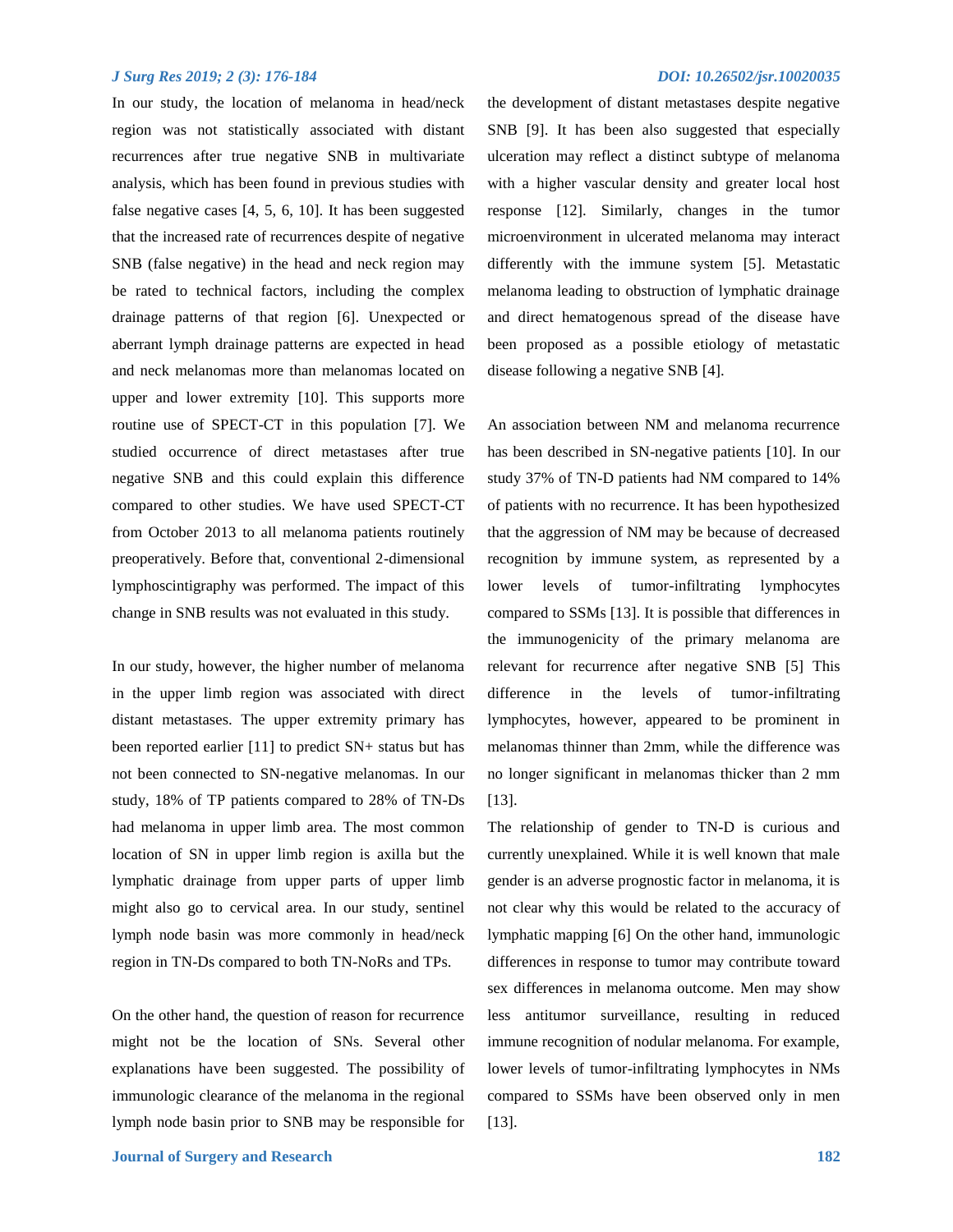The other major issue examined in this study is the impact of TN-D on outcome. The prior research has primarily attempted to identify clinical factors associated with the occurrence of FN-SNB and the impact of FN-SNB on survival outcome [4, 6, 7, 8]. According to other studies, patients with FN-SNB have worse prognosis than patients with positive SNB at least in longer than 5 years follow-up [5, 6]. Little attention has, however, been paid to the characteristics and outcomes of patients who experience direct distant metastasis of melanoma following TN-SNB. In our study, when analyzed with 5 years follow-up, there was no significant difference between TPs and TN-Ds. It should be, however, noted that most recurrences in melanoma occurs within 5 years and 80% of patients who experience recurrences after the first 5 years follow-up are SNB-negative. Thus, the late recurrences in patients with negative SNB may influence the 10 year predictive role of SNB status in the Cox regression analysis [2]. It is important, in future, to analyze 10 years MSS also in our study cohort.

This study has the limitations inherent to any retrospective study with potential confounding variables that we have not accounted for. The current study is not able to provide a causative explanation for the direct distant metastases after negative SNB, although the identification of various patient and tumor factors associated with metastases would argue for at least a partial role for tumor biology. A prospective study with a larger sample of SNB-negative patients with subsequent recurrence would be helpful to refine the analysis of risk factors in TN-D patients.

It would be impractical and not cost efficient to propose that all patients with negative SNB should undergo increased surveillance. We undertook this study to examine the factors and clinical implications of their occurrence that are associated with TN-D. The current study identifies high- risk groups for TN-D events for whom counseling and change in clinical management and surveillance would be appropriate. While the value of earlier detection of metastatic disease has been at best unclear historically, with the recent advent of effective novel therapeutic agents for melanoma, changes might be possible. In future, inclusion criteria for therapy trials for high-risk SNB-negative patients might also be worth considering.

#### **5. Conclusion**

In this study, the association of TN-D with nodular melanomas more commonly in upper limb tumor site, cervical SNB location, male gender and ulcerated tumors with Breslow thickness  $\geq 2$  mm was described. These patients should be considered at high-risk relapse and mortality and we therefore recommend stricter follow-up to these patients regardless of SNB status. In future, inclusion criteria for therapy trials for high-risk SNB-negative patients might also be worth considering.

#### **Funding**

There was no funding for this study.

#### **Conflict of Interest**

All authors declare that they have no conflict of interest.

#### **References**

- 1. Borgogni L, Bellucci F, Urso C, et al. Enhancing the prognostic role of melanoma sentinel lymph nodes through microscopic tumour burden characterization: clinical usefulness in patients who do not undergo complete lymph node dissection. Melanoma Research 29 (2019):163-171.
- 2. Portinari M, Baldini G, Guidoboni M, et al. The long-term prognostic impact of sentinel lymph node biopsy in patients with primary cutaneous melanoma: a prospective study with